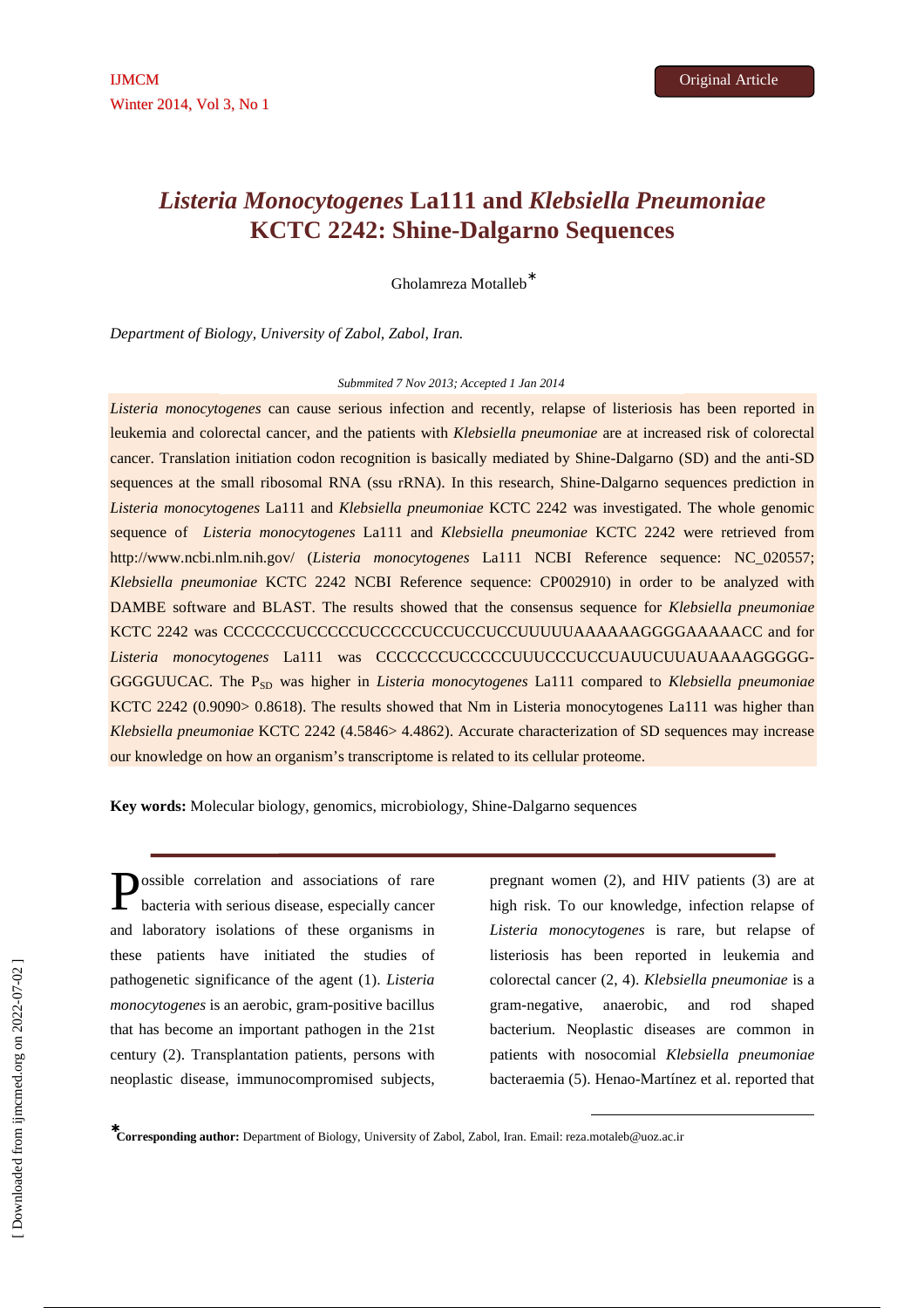*E. coli* and *Klebsiella pneumoniae* are especially prevalent in patients with gastrointestinal (GI) and lung cancers (6). Due to their abilities to cause basic cellular functional changes and attack host defense mechanisms, these bacteria have become a model for host pathogen interactions (7).

A molecular machine like ribosome translates the genetic code from messenger RNA into an amino acid sequence by RNA selection, peptide bond formation and translocation (8). Protein synthesis by ribosomes takes place on a linear substrate but at variable speeds. Transient pausing of ribosomes can impact a variety of cotranslational processes, including protein targeting and folding. These pauses are influenced by the sequence of the mRNA. Thus, redundancy in the genetic code allows the same protein to be translated at different rates (9). mRNA sequences contain many AUG. How does the translation machinery distinguish which one is the initiation codon? Initial positioning of the ribosome on mRNA involves the recognition of a purine rich sequence, known as the Shine Dalgarno (SD) sequence, located upstream of the AUG initiation codon on the mRNA (8).

In 1974, Shine and Dalgarno sequenced the 3' end of *Escherichia coli's* 16S ribosomal RNA (rRNA) and observed that part of the sequence, 5'– ACCUCC–3', was complementary to a motif, 5'– GGAGGU–3', located 5' of the initiation codons in several messenger RNAs (mRNAs) (9). They combined this observation with previously published experimental evidences and suggested that complementarity between the 3' tail of the 16S rRNA and the region 5' of the start codon on the mRNA was sufficient to create a stable, doublestranded structure that could position the ribosome correctly on the mRNA during translation initiation. The motif on the mRNAs, 5'– GGAGGU–3', and variations on it that are also complementary to parts of the 3' 16S rRNA tail, have since been referred to as the Shine–Dalgarno (SD) sequence. Shine and Dalgarno's theory was bolstered by Steitz and Jakes

in 1975 (10) and eventually experimentally verified in 1987, by Hui and de Boer (11) and Jacob et al. (12).The SD sequence has been established by experimental evidence that came from mutation studies. Unfortunately, experiments are tedious and only a few mutated SD sequences have been examined. Biopharmaceutical studies are highly interested in improving translation efficiency (13). In the present study, we tried to find the best possible SD for translation in *Listeria monocytogenes* La111, and *Klebsiella pneumoniae* KCTC 2242 through DAMBE software and BLAST analyzes.

# **Materials and methods**

This research started in Spring 2013 and data analyses were performed at bioinformatics facility of Faculty of Sciences in Zabol University, Iran. *Listeria monocytogenes* La111 (NCBI Reference sequence: NC\_020557) and *Klebsiella pneumoniae* KCTC 2242 (NCBI Reference sequence: CP002910) genome sequences were retrieved from http://www.ncbi.nlm.nih.gov. Fifty nucleotides upstream of the initiation coding sequences from each gene were extracted and position weight matrix (PWM) was employed to determine the SD sequence and location by the FASTA algorithm using DAMBE (14, 15). PWM is computed as:  $PWM_{ij} = log_2\left(\frac{p_{ij}}{p}\right)$  (1) where i= 1, 2, 3 and 4 refer to A, C, G and  $\overline{U}$ , respectively, and j is the site index, and  $p_i$  is the background frequency of nucleotide *i*, and  $p_{ij}$  is the site specific nucleotide frequency for nucleotide *i* at site *j*.

# **Results**

The position and sequence of Shine-Dalgarno as a functional motif was investigated in *Listeria monocytogenes* La111 and *Klebsiella pneumoniae* KCTC 2242 in order to find genetic motifs by DAMBE. SD sequence is often characterized by altered nucleotide frequencies (15). Table 1 and Figure 1 show the site specific frequency for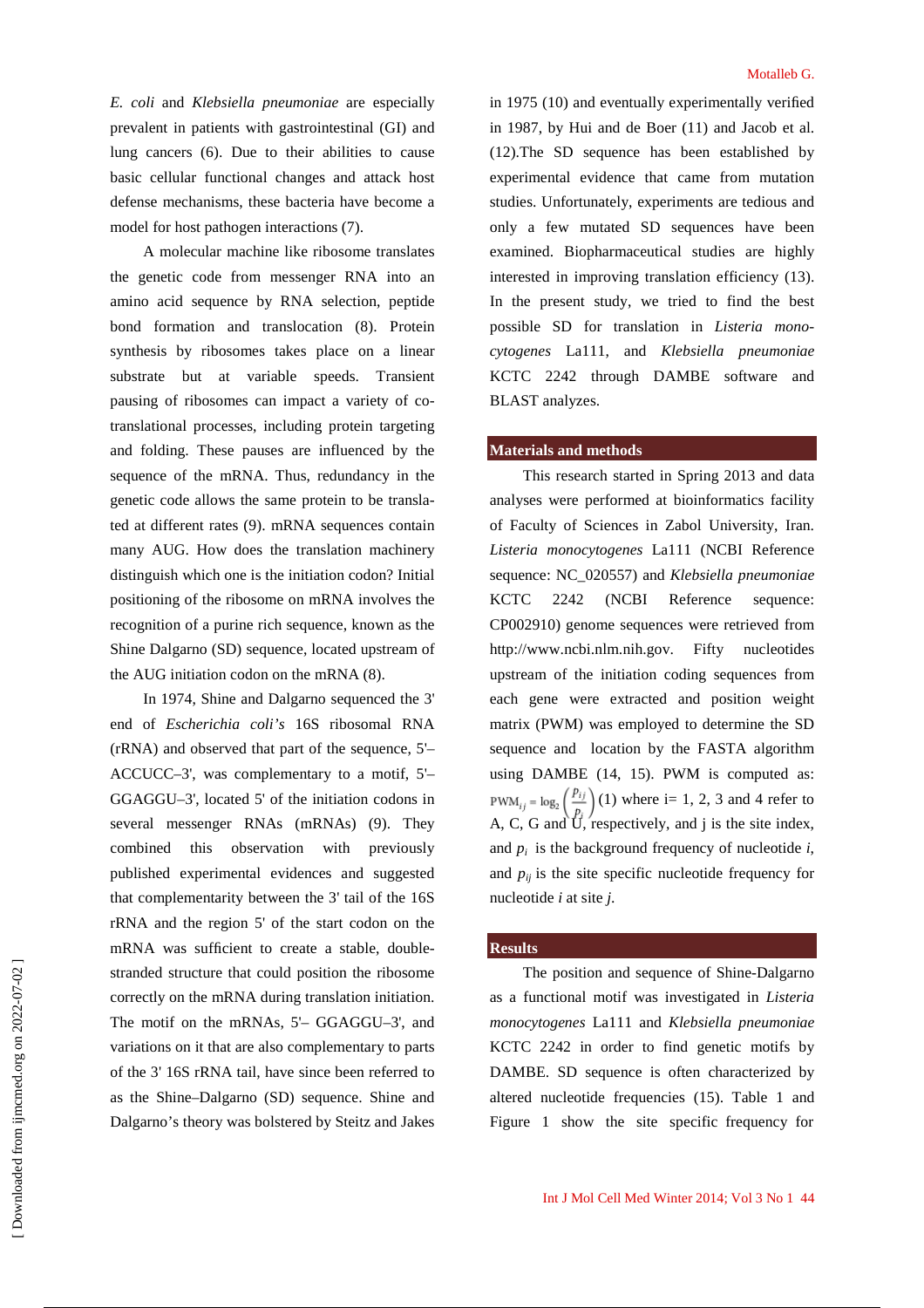|  | Shine Dalgarno Sequences in Bacteria |  |
|--|--------------------------------------|--|
|  |                                      |  |

| Table                   | Site<br>1. | specific frequencies<br>Klebsiella pneumoniae KCTC 2242. |      | analysis<br>$\overline{\text{of}}$ |
|-------------------------|------------|----------------------------------------------------------|------|------------------------------------|
| <b>Site</b>             | A          | $\overline{\mathbf{C}}$                                  | G    | U                                  |
| $\,1$                   | 1153       | 1289                                                     | 1333 | 1148                               |
| $\overline{\mathbf{c}}$ | 1143       | 1313                                                     | 1253 | 1214                               |
| $\overline{3}$          | 1152       | 1247                                                     | 1334 | 1190                               |
| 4                       | 1187       | 1222                                                     | 1311 | 1203                               |
| 5                       | 1199       | 1247                                                     | 1243 | 1234                               |
| 6                       | 1151       | 1269                                                     | 1289 | 1214                               |
| $\overline{7}$          | 1182       | 1299                                                     | 1251 | 1191                               |
| 8                       | 1245       | 1174                                                     | 1256 | 1248                               |
| 9                       | 1106       | 1301                                                     | 1290 | 1226                               |
| 10                      | 1212       | 1237                                                     | 1345 | 1129                               |
| 11                      | 1187       | 1286                                                     | 1163 | 1287                               |
| 12                      | 1108       | 1274                                                     | 1250 | 1291                               |
| 13                      | 1196       | 1243                                                     | 1280 | 1204                               |
| 14                      | 1275       | 1204                                                     | 1128 | 1316                               |
| 15                      | 1161       | 1295                                                     | 1203 | 1264                               |
| 16                      | 1168       | 1321                                                     | 1260 | 1174                               |
| 17                      | 1225       | 1290                                                     | 1125 | 1283                               |
| 18                      | 1213       | 1235                                                     | 1226 | 1249                               |
| 19                      | 1177       | 1281                                                     | 1230 | 1235                               |
| 20                      | 1194       | 1248                                                     | 1128 | 1353                               |
| 21                      | 1097       | 1299                                                     | 1229 | 1298                               |
| 22                      | 1231       | 1308                                                     | 1168 | 1216                               |
| 23                      | 1240       | 1216                                                     | 1145 | 1322                               |
| 24                      | 1184       | 1314                                                     | 1134 | 1291                               |
| 25                      | 1271       | 1303                                                     | 1128 | 1221                               |
| 26                      | 1324       | 1201                                                     | 1039 | 1359                               |
| 27                      | 1185       | 1335                                                     | 1060 | 1343                               |
| 28                      | 1247       | 1291                                                     | 1115 | 1270                               |
| 29                      | 1325       | 1232                                                     | 992  | 1374                               |
| 30                      | 1258       | 1230                                                     | 1011 | 1424                               |
| 31                      | 1368       | 1264                                                     | 992  | 1299                               |
| 32                      | 1473       | 1169                                                     | 911  | 1370                               |
| 33                      | 1339       | 1138                                                     | 1052 | 1394                               |
| 34                      | 1507       | 1158                                                     | 1007 | 1251                               |
| 35                      | 1541       | 1121                                                     | 965  | 1296                               |
| 36                      | 1478       | 1035                                                     | 1157 | 1253                               |
| 37                      | 1674       | 997                                                      | 1178 | 1074                               |
| 38                      | 1734       | 962                                                      | 1183 | 1044                               |
| 39                      | 1723       | 807                                                      | 1562 | 831                                |
| 40                      | 1702       | 611                                                      | 2053 | 557                                |
| 41                      | 1552       | 397                                                      | 2456 | 518                                |
|                         |            |                                                          |      |                                    |
| 42                      | 1371       | 352                                                      | 2738 | 462                                |
| 43                      | 1738       | 472                                                      | 2084 | 629                                |
| 44                      | 1775       | 659                                                      | 1640 | 849                                |
| 45                      | 1594       | 804                                                      | 1430 | 1095                               |
| 46                      | 1541       | 1069                                                     | 1122 | 1191                               |
| 47                      | 1556       | 1205                                                     | 1082 | 1080                               |
| 48                      | 1929       | 942                                                      | 1315 | 737                                |
| 49                      | 1088       | 1544                                                     | 765  | 1526                               |
| 50                      | 1040       | 1484                                                     | 993  | 1406                               |

\* Site-specific counts with a window of 50 bases. A: adenine; C: cytosine; G: guanine; U: uracil. For example at site 1, A, 1153 times, C, 1289 times has been replicated and so on. The site specific frequencies can be used to derive a PWM to rapidly scan other sequences.

37 1430 228 1013 460 38 1171 199 1330 431 39 918 164 1708 341 40 961 172 1680 318 41 1039 194 1492 406 42 752 224 1602 553 43 898 283 1279 671 44 1108 302 913 808 45 1204 325 778 824 46 1241 325 598 967 47 1204 443 498 986 48 1321 482 581 747 49 1354 448 453 876 50 1341 487 463 840 \* Site-specific counts with a window of 50 bases. A: adenine; C: cytosine; G: guanine; U: uracil. For example at site 1, A, 1082 times, C, 509 times has been replicated and so on. The site specific frequencies can be used to derive a PWM to rapidly scan other sequences.

**Table 2**. Site specific frequencies analysis of

*Listeria monocytogenes* La111.

 [\[ Downloaded from ijmcmed.org on 2022-](https://ijmcmed.org/article-1-119-en.html)07-02 ] Downloaded from ijmcmed.org on 2022-07-02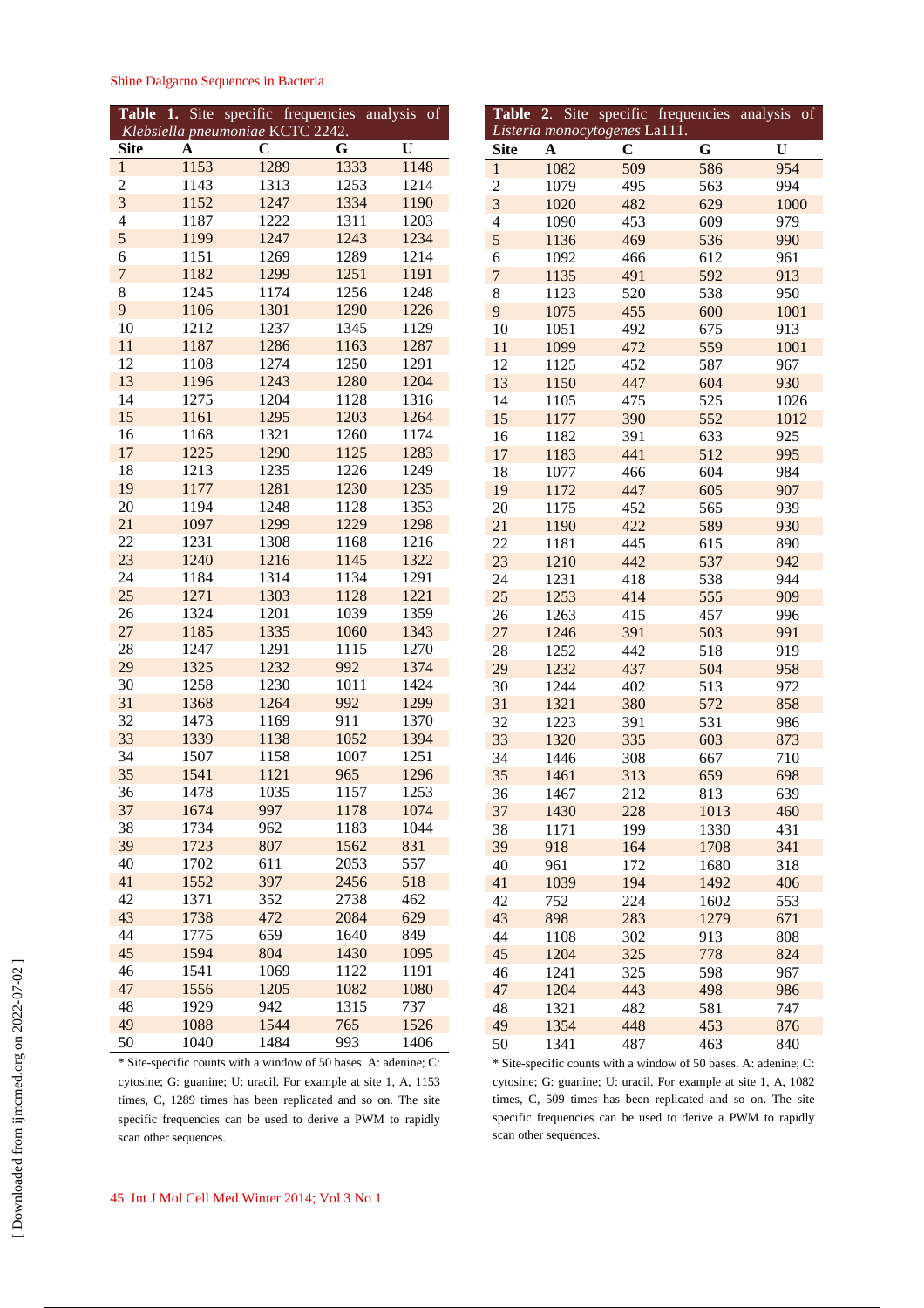

*Klebsiella pneumoniae* KCTC 2242. Also Table 2 and Figure 2 show the site specific frequency for *Listeria monocytogenes* La111. PWM analysis showed that the consensus sequence for *Klebsiella pneumoniae* KCTC 2242 was CCCCCCCUCCCC-CUCCCCCUCCUCCUCCUUUUUAAAAAAG-GGGAAAAACC (Table 3) and for *Listeria monocytogenes* La111 was CCCCCCCUCCCCCUUU-CCCUCCUAUUCUUAUAAAAGGGGGGGGG-UUCAC (Table 4). FASTA algo-rithm analysis search output for *Klebsiella pneumoniae* KCTC 2242 and *Listeria monocytogenes* La111 has been shown in Tables 5 and 6. The results showed that the PSD was higher in *Listeria monocytogenes* La111 compared to *Klebsiella pneumoniae* KCTC 2242 (0.9090> 0.8618) (Table. 7). In *Listeria monocytogenes* La111, 2600 genes and in *Klebsiella pneumoniae* KCTC 2242, 3830 genes have Nm (the number of matched sites)  $\geq$ 3 and Sm (the start of the match) within the range of 30 and 45 (NSD) and the proportion of 50 mers with the SD sequences is  $PSD = NSD/N$  (Table 7). In Tables 5 and 6, the second column being Nm or number of matched sites between the SD sequences and the 50 mers and third column is Sm or start of the match.

### **Discussion**



This study was conducted in order to find SD sequences in bacterial species by focusing on *Klebsiella pneumoniae* KCTC 2242 (representing gram negative bacteria) and *Listeria monocytogenes* La111 (representing gram positive bacteria) by performing a simulation study. Fifty nucleotides upstream of the CDS or coding sequences were extracted from each gene, then position weight matrix or PWM was used in order to find the SD sequence location (15). We studied and focused on those results or signals limited to the 20 nucleotides upstream of the CDSs. After that, the 16S rRNA or small subunit rRNA was extracted from the genome and we used the last 8 nucleotides in order to find the best match to the upstream sequence by the FASTA algorithm to rank SDs by the number of matched sites (matching strength or simply MS). Translation initiation is the limiting step and a main phase in gene expression in bacteria (16, 17).

As messenger RNAs has many AUG sequences, the main question is: How does the translational machinery knows which one is the initiation codon? In eukaryotes, this is accomplished by the scanning of the small ribosomal subunit which finds the first AUG and in prokaryotes, mainly through the matching between the Shine Dalgarno (SD) sequences located about 9 nucleotides upstream of the translation initiation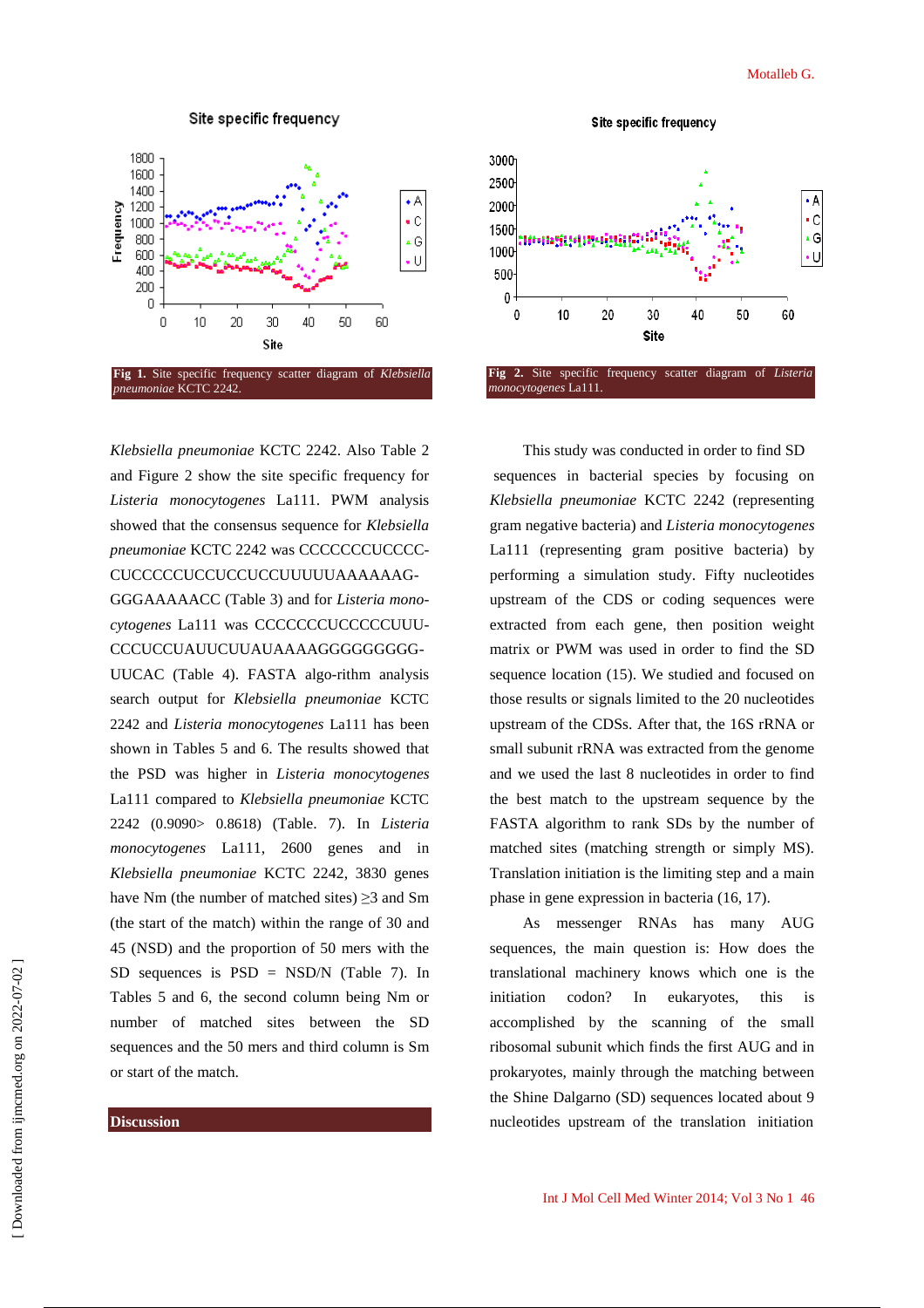| Table 3. PWM analysis of K. pneumoniae KCTC |                         |             |                                             |            |
|---------------------------------------------|-------------------------|-------------|---------------------------------------------|------------|
|                                             |                         |             | 2242. The consensus sequence is: CCCCCCCUC- |            |
|                                             |                         |             | CCCCUCCCCUCCUCCUCCUUUUUAAAAA                |            |
|                                             | <b>AGGGGAAAAACC</b>     |             |                                             |            |
| <b>Site</b>                                 | $\overline{\mathbf{A}}$ | $\mathbf C$ | G                                           | U          |
| $\mathbf{1}$                                | $0.2105 -$              | 0.1726      | 0.0677                                      | $0.0304 -$ |
| $\overline{c}$                              | $0.2230 -$              | 0.1992      | $0.0215 -$                                  | 0.0502     |
| $\overline{\mathbf{3}}$                     | $0.2117 -$              | 0.1248      | 0.0688                                      | 0.0214     |
| $\overline{\mathcal{L}}$                    | $0.1685 -$              | 0.0956      | 0.0437                                      | 0.0371     |
| 5                                           | $0.1540 -$              | 0.1248      | $0.0331 -$                                  | 0.0738     |
| 6                                           | $0.2130 -$              | 0.1500      | 0.0193                                      | 0.0502     |
| $\overline{7}$                              | $0.1746 -$              | 0.1837      | $0.0238 -$                                  | 0.0227     |
| 8                                           | 0.0997-                 | 0.0378      | $0.0181 -$                                  | 0.0901     |
| 9                                           | $0.2705 -$              | 0.1859      | 0.0204                                      | 0.0644     |
| 10                                          | $0.1385 -$              | 0.1132      | 0.0807                                      | $0.0545 -$ |
| 11                                          | $0.1685 -$              | 0.1692      | $0.1290 -$                                  | 0.1345     |
| 12                                          | $0.2679 -$              | 0.1557      | $0.0250 -$                                  | 0.1389     |
| 13                                          | $0.1576 -$              | 0.1201      | 0.0092                                      | 0.0383     |
| 14                                          | $0.0654 -$              | 0.0742      | $0.1731 -$                                  | 0.1666     |
| 15                                          | $0.2005 -$              | 0.1792      | $0.0803 -$                                  | 0.1085     |
| 16                                          | 0.1918-                 | 0.2079      | $0.0135 -$                                  | 0.0019     |
| 17                                          | $0.1231 -$              | 0.1737      | $0.1770 -$                                  | 0.1300     |
| 18                                          | $0.1373-$               | 0.1108      | 0.0529-                                     | 0.0912     |
| 19                                          |                         |             |                                             |            |
|                                             | $0.1807 -$              | 0.1636      | $0.0483 -$                                  | 0.0750     |
| 20                                          | $0.1601 -$              | 0.1259      | $0.1731 -$                                  | 0.2066     |
| 21                                          | $0.2823 -$              | 0.1837      | $0.0494 -$                                  | 0.1467     |
| 22                                          | $0.1160 -$              | 0.1937      | $0.1229 -$                                  | 0.0526     |
| 23                                          | $0.1055 -$              | 0.0885      | $0.1515 -$                                  | 0.1732     |
| 24                                          | $0.1722 -$              | 0.2003      | $0.1655 -$                                  | 0.1389     |
| 25                                          | $0.0699 -$              | 0.1881      | $0.1731 -$                                  | 0.0585     |
| 26                                          | $0.0110 -$              | 0.0706      | $0.2917 -$                                  | 0.2130     |
| 27                                          | $0.1710 -$              | 0.2231      | $0.2628 -$                                  | 0.1959     |
| 28                                          | 0.0974-                 | 0.1748      | 0.1898-                                     | 0.1153     |
| 29                                          | 0.0099-                 | 0.1073      | 0.3584-                                     | 0.2288     |
| 30                                          | $0.0847 -$              | 0.1050      | $0.3311 -$                                  | 0.2804     |
| 31                                          | 0.0362                  | 0.1443      | 0.3584-                                     | 0.1479     |
| 32                                          | 0.1428                  | 0.0316      | $0.4813 -$                                  | 0.2246     |
| 33                                          | 0.0053                  | $0.0072 -$  | $0.2737 -$                                  | 0.2497     |
| 34                                          | 0.1757                  | 0.0180      | 0.3368-                                     | 0.0935     |
| 35                                          | 0.2079                  | 0.0289-     | 0.3982-                                     | 0.1445     |
| 36                                          | 0.1477                  | $0.1440 -$  | $0.1365 -$                                  | 0.0959     |
| 37                                          | 0.3273                  | 0.1980-     | $0.1106 -$                                  | $0.1265 -$ |
| 38                                          | 0.3781                  | $0.2495 -$  | $0.1044 -$                                  | $0.1674 -$ |
| 39                                          | 0.3690                  | $0.5029 -$  | 0.2964                                      | $0.4965 -$ |
| 40                                          | 0.3513                  | 0.9042-     | 0.6907                                      | 1.0734-    |
| 41                                          | 0.2182                  | 1.5259-     | 0.9493                                      | 1.1781-    |
| 42                                          | 0.0393                  | 1.6994-     | 1.1060                                      | 1.3431-    |
| 43                                          | 0.3815                  | 1.2764-     | 0.7123                                      | 0.8981-    |
| 44                                          | 0.4118                  | $0.7951 -$  | 0.3667                                      | 0.4656-    |
| 45                                          | 0.2567                  | $0.5083 -$  | 0.1691                                      | 0.0986-    |
| 46                                          | 0.2079                  | 0.0974-     | $0.1808 -$                                  | 0.0227     |
| 47                                          | 0.2219                  | 0.0754      | $0.2332 -$                                  | $0.1185 -$ |
| 48                                          | 0.5319                  | $0.2798 -$  | 0.0481                                      | 0.6696-    |
| 49                                          | $0.2942 -$              | 0.4329      | 0.7332-                                     | 0.3802     |
| 50                                          | 0.3592-                 | 0.3758      | 0.3570-                                     | 0.2620     |

| La111. The consensus sequence is: CCCCCCCCU-<br>CCCCCUUUCCCUCCUAUUCUUAUAAAAGG- |                          |                         |                  |                    |  |
|--------------------------------------------------------------------------------|--------------------------|-------------------------|------------------|--------------------|--|
| <b>GGGGGGGUUCAC</b>                                                            |                          |                         |                  |                    |  |
| <b>Site</b>                                                                    | A                        | $\overline{\mathbf{C}}$ | G                | U                  |  |
| $\mathbf{1}$                                                                   | $0.1200 -$               | 0.3692                  | $0.2661 -$       | 0.1573             |  |
| $\overline{c}$                                                                 | $0.1240 -$               | 0.3289                  | $0.3239 -$       | 0.2165             |  |
| $\overline{\mathbf{3}}$                                                        | $0.2051 -$               | 0.2906                  | $0.1640 -$       | 0.2252             |  |
| $\overline{4}$                                                                 | $0.1093 -$               | 0.2011                  | $0.2106 -$       | 0.1946             |  |
| 5                                                                              | $0.0497 -$               | 0.2511                  | $0.3947 -$       | 0.2107             |  |
| 6                                                                              | $0.1067 -$               | 0.2419                  | $0.2035 -$       | 0.1678             |  |
| $\overline{7}$                                                                 | $0.0510 -$               | 0.3172                  | $0.2514 -$       | 0.0939             |  |
| 8                                                                              | $0.0663 -$               | 0.4000                  | 0.3894-          | 0.1512             |  |
| 9                                                                              | $0.1293 -$               | 0.2074                  | $0.2321 -$       | 0.2267             |  |
| 10                                                                             | $0.1619 -$               | 0.3202                  | $0.0622 -$       | 0.0939             |  |
| 11                                                                             | $0.0975 -$               | 0.2603                  | $0.3342 -$       | 0.2267             |  |
| 12                                                                             | 0.0638-                  | 0.1979                  | $0.2637 -$       | 0.1768             |  |
| 13                                                                             | $0.0321 -$               | 0.1818                  | $0.2225 -$       | 0.1205             |  |
| 14                                                                             | 0.0896-                  | 0.2695                  | $0.4246 -$       | 0.2622             |  |
| 15                                                                             | 0.0014                   | $0.0149 -$              | $0.3523 -$       | 0.2424             |  |
| 16                                                                             | 0.0075                   | $0.0112 -$              | $0.1549 -$       | 0.1128             |  |
| 17                                                                             | 0.0088                   | 0.1623                  | $0.4608 -$       | 0.2180             |  |
| 18                                                                             | $0.1266 -$               | 0.2419                  | $0.2225 -$       | 0.2020             |  |
| 19                                                                             | $0.0047 -$               | 0.1818                  | $0.2201 -$       | 0.0844             |  |
| 20                                                                             | $0.0010 -$               | 0.1979                  | 0.3188-          | 0.1344             |  |
| 21                                                                             | 0.0173                   | 0.0988                  | 0.2588-          | 0.1205             |  |
| 22                                                                             | 0.0063                   | 0.1754                  | $0.1965 -$       | 0.0571             |  |
| 23                                                                             | 0.0413                   | 0.1656                  | $0.3921 -$       | 0.1390             |  |
| 24                                                                             | 0.0661                   | 0.0851                  | 0.3894-          | 0.1421             |  |
| 25                                                                             | 0.0917                   | 0.0712                  | $0.3445 -$       | 0.0876             |  |
| 26                                                                             | 0.1031                   | 0.0747                  | $0.6247 -$       | 0.2194             |  |
| 27                                                                             | 0.0836                   | $0.0112 -$              | $0.4864 -$       | 0.2122             |  |
| 28                                                                             | 0.0905                   | 0.1656                  | $0.4440 -$       | 0.1034             |  |
| 29                                                                             | 0.0673                   | 0.1492                  | $0.4835 -$       | 0.1633             |  |
| 30                                                                             | 0.0813                   | 0.0288                  | 0.4580-          | 0.1843             |  |
| 31                                                                             | 0.1679                   | $0.0524 -$              | $0.3010 -$       | 0.0043             |  |
| 32                                                                             | 0.0567                   | $0.0112 -$              | 0.4083-          | 0.2049             |  |
| 33                                                                             | 0.1668                   | $0.2342 -$              | $0.2249 -$       | 0.0293             |  |
| 34                                                                             | 0.2983                   | $0.3553 -$              | 0.0794-          | 0.2687-            |  |
| 35                                                                             | 0.3132                   | $0.3321 -$              | 0.0968-          | 0.2933-            |  |
| 36                                                                             | 0.3191                   | 0.8939-                 | 0.2061           | $0.4207 -$         |  |
| 37                                                                             | 0.2822                   | 0.7890-                 | 0.5233<br>0.9160 | 0.8946-<br>0.9885- |  |
| 38<br>39                                                                       | $0.0060 -$<br>$0.3570 -$ | 0.9852-<br>$1.2641 -$   | 1.2768           | 1.3262-            |  |
| 40                                                                             |                          | 1.1954-                 | 1.2530           | 1.4268-            |  |
| 41                                                                             | 0.2910-<br>0.1784-       | 1.0219-                 | 1.0818           | 1.0747-            |  |
| 42                                                                             | $0.6446 -$               | $0.8145 -$              | 1.1844           | $0.6291 -$         |  |
| 43                                                                             | 0.3888-                  | $0.4774 -$              | 0.8596           | $0.3502 -$         |  |
| 44                                                                             | $0.0857 -$               | 0.3837-                 | 0.3734           | $0.0823 -$         |  |
| 45                                                                             | 0.0341                   | 0.2779-                 | 0.1426           | $0.0540 -$         |  |
| 46                                                                             | 0.0778                   | 0.2779-                 | 0.2369-          | 0.1768             |  |
| 47                                                                             | 0.0341                   | 0.1689                  | $0.5008 -$       | 0.2049             |  |
| 48                                                                             | 0.1679                   | 0.2906                  | 0.2785-          | $0.1955 -$         |  |
| 49                                                                             | 0.2035                   | 0.1850                  | $0.6374 -$       | 0.0343             |  |
| 50                                                                             | 0.1896                   | 0.3054                  | $0.6059 -$       | $0.0262 -$         |  |
|                                                                                |                          |                         |                  |                    |  |

**Table 4.** PWM analysis of *Listeria monocytogenes*

\* PWM sequences scanning with a window of 50 bases, e.g., from site 1 to site 50, from site 2 to site 50, and so on. A: adenine; C: cytosine; G: guanine; U: uracil.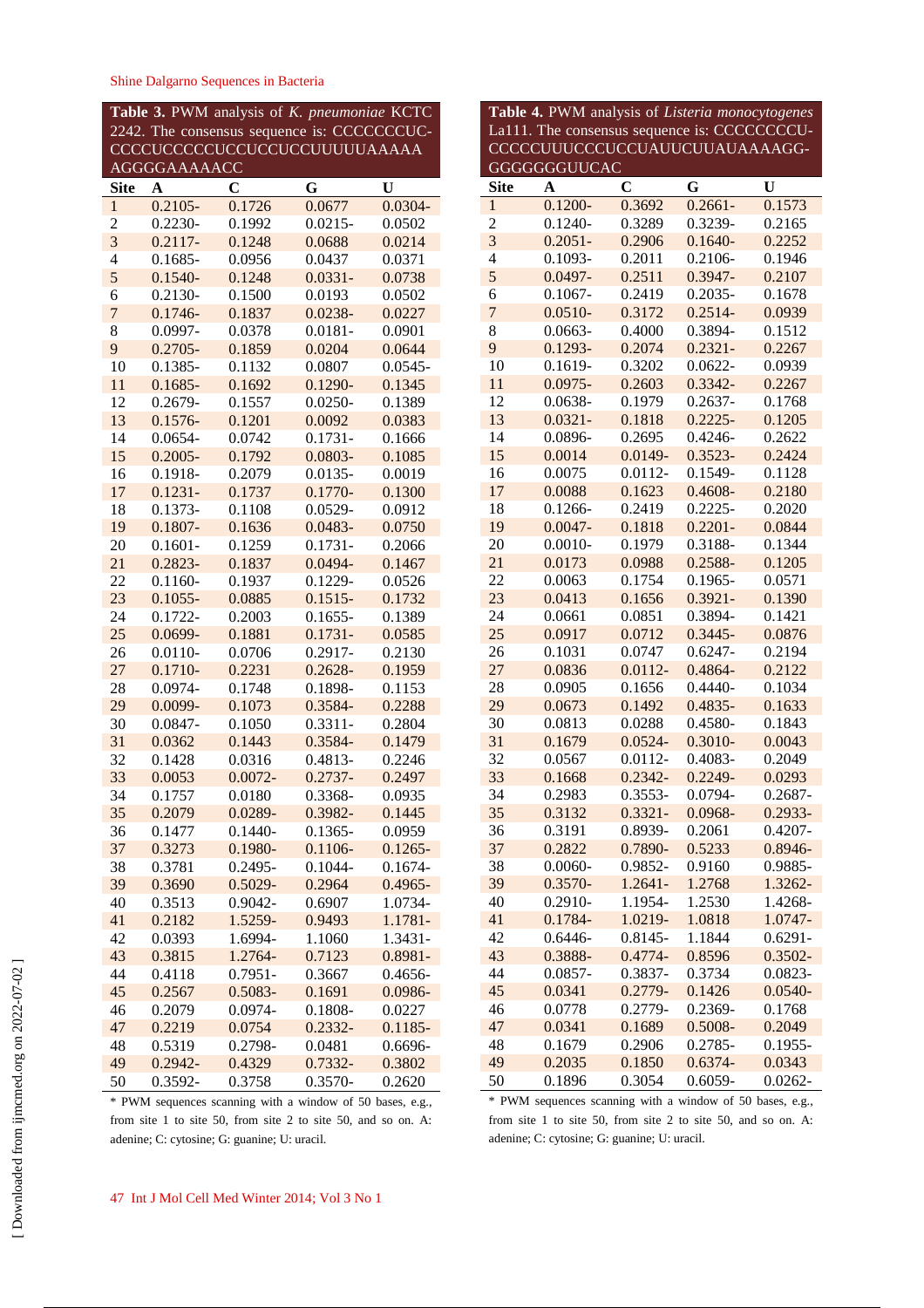#### Motalleb G.

| Table 5. FASTA algorithm representative output of Klebsiella pneumoniae KCTC 2242 in some of target |                  |              |  |  |
|-----------------------------------------------------------------------------------------------------|------------------|--------------|--|--|
| sequences.                                                                                          |                  |              |  |  |
| Target name                                                                                         | <b>Max match</b> | <b>Shift</b> |  |  |
| KPN2242_00005 C803                                                                                  | 5                | 40           |  |  |
| KPN2242_00010 960                                                                                   | 5                | 34           |  |  |
| KPN2242 00015 2150                                                                                  | 5                | 38           |  |  |
| KPN2242_00020 3831                                                                                  | $\overline{4}$   | 36           |  |  |
| KPN2242_00025 5238                                                                                  | $\overline{4}$   | 38           |  |  |
| KPN2242_00030 C7902                                                                                 | 5                | 39           |  |  |
| KPN2242_00035 8097                                                                                  | $\overline{4}$   | 43           |  |  |
| KPN2242_00045 C14438                                                                                | 6                | 5            |  |  |
| KPN2242_00050 C15663                                                                                | 5                | 41           |  |  |
| KPN2242_00055 C16560                                                                                | $\overline{4}$   | 39           |  |  |
| KPN2242_00060 C17372                                                                                | 5                | 19           |  |  |
| KPN2242_00065 C17932                                                                                | 6                | 37           |  |  |
| KPN2242_00070 C18339                                                                                | 6                | 40           |  |  |
| KPN2242_00075 C19152                                                                                | $\overline{4}$   | 39           |  |  |
| KPN2242_00080 C20170                                                                                | 5                | 32           |  |  |
| KPN2242 00085 20520                                                                                 | 6                | 40           |  |  |

\*First column is some of sequences name; second column is the number of matched sites (Nm) between the SD sequence and the 50mer, and the last column is the start of the match (Sm).

| Table 6. FASTA algorithm output of Listeria monocytogenes La111 in some of target sequences. |                  |       |  |
|----------------------------------------------------------------------------------------------|------------------|-------|--|
| <b>Target name</b>                                                                           | <b>Max Match</b> | Shift |  |
| BN418_0001 318                                                                               | 5                | 39    |  |
| BN418_0002 1867                                                                              | 4                | 39    |  |
| BN418 0003 3121                                                                              | 5                | 34    |  |
| BN418_0005 4869                                                                              | $\overline{4}$   | 34    |  |
| BN418 0006 6030                                                                              | $\overline{4}$   | 37    |  |
| BN418_0007 8065                                                                              | 5                | 34    |  |
| BN418_0008 10728                                                                             | $\overline{4}$   | 36    |  |
| BN418_0009 12090                                                                             | 5                | 39    |  |
| BN418_0010 12750                                                                             | $\overline{4}$   | 42    |  |
| BN418_0011 13675                                                                             | $\overline{4}$   | 40    |  |
| BN418_0012 14636                                                                             | $\overline{4}$   | 35    |  |
| BN418_0013 16051                                                                             | 5                | 37    |  |
| BN418_0015 17154                                                                             | 5                | 35    |  |
| BN418_0016 19121                                                                             | 6                | 38    |  |
| BN418_0017 19734                                                                             | 5                | 35    |  |
| BN418_0019 C21231                                                                            | 5                | 38    |  |
| BN418_0020 21457                                                                             | $\overline{4}$   | 36    |  |

\*First column is some of sequences name; second column is the number of matched sites (Nm) between the SD sequence and the 50mer, and the last column is the start of the match (Sm).

| Table 7. Statistical analysis of the SD sequences in <i>Listeria monocytogenes</i> La111 and <i>Klebsiella</i><br>pneumoniae KCTC 2242. |                                        |                             |
|-----------------------------------------------------------------------------------------------------------------------------------------|----------------------------------------|-----------------------------|
| Klebsiella pneumoniae<br><b>KCTC 2242</b>                                                                                               | Listeria monocytogenes<br><b>La111</b> | <b>Statistical analysis</b> |
| 4444                                                                                                                                    | 2860                                   | $N_{\text{gene}}$           |
| 3830                                                                                                                                    | 2600                                   | $N_{SD}$                    |
| 0.8618                                                                                                                                  | 0.9090                                 | $P_{SD}$                    |
| 4.4862                                                                                                                                  | 4.5846                                 | Average of $N_m$            |
| 0.5736                                                                                                                                  | 0.5897                                 | Standard deviation of $N_m$ |

\*First column is some of sequences name; second column is the number of matched sites (Nm) between the SD sequence and the 50mer, and the last column is the start of the match (Sm).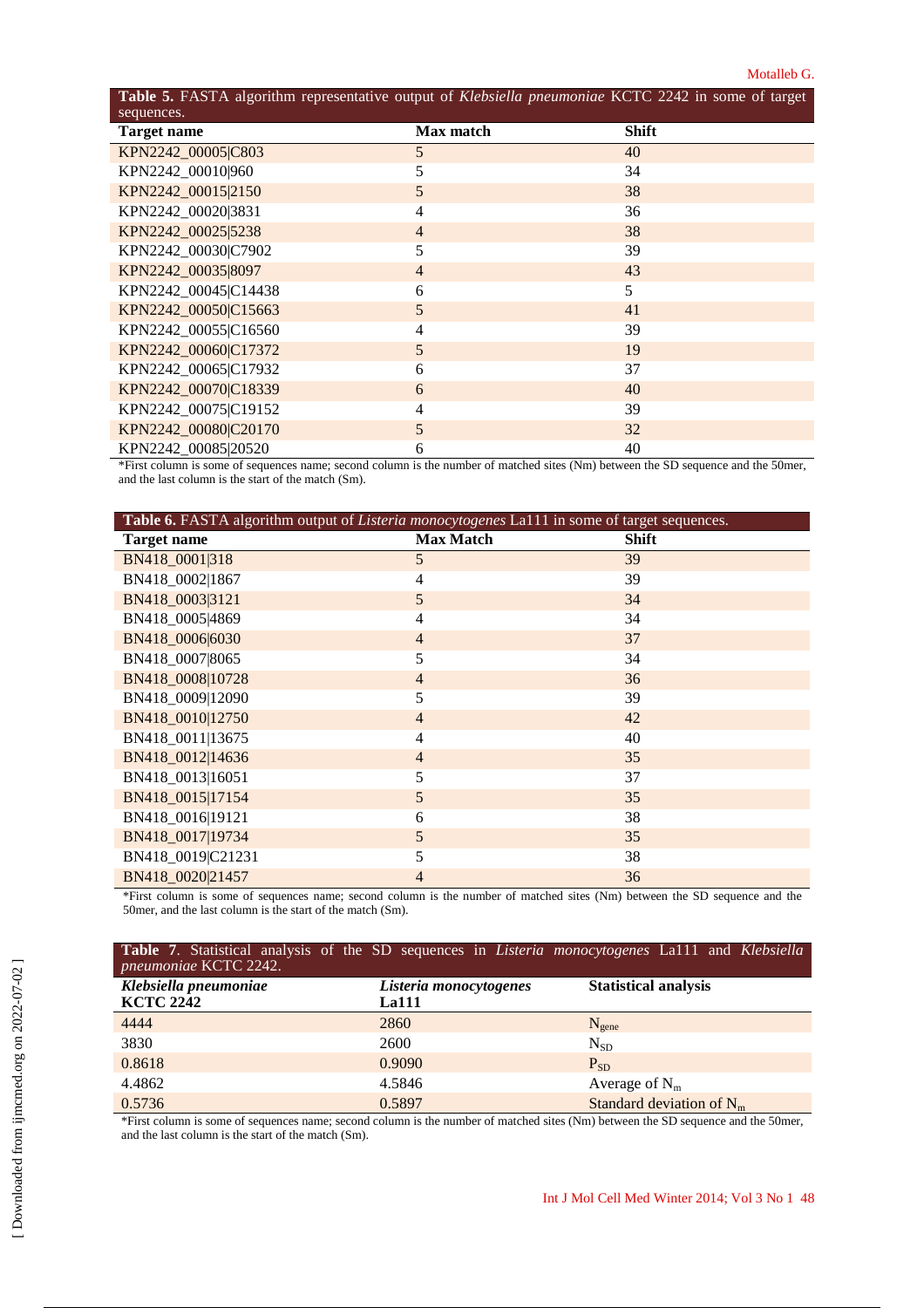## Shine Dalgarno Sequences in Bacteria

codon and the anti-SD sequences at the 3' end of ssu rRNA or small ribosomal RNA (18). The SD sequence may be defined by experimental tests showing the SD sequences related to the most accurate positioning of the ribosome at the translation initiation site and the best documents correspond to mutagenesis studies. On the other hand, first, many genes in bacteria (gram negative) have not any short or even trace of a SD sequence and second, when SD sequences are present, their location is very often variable. The ribosomal protein S1 in gram negative bacteria helps to locate TIC or translation initiation codon by binding to AU-rich sequences located 15-30 nucleotides upstream of start codon (18). We called it as S1 hypothesis. For efficient translation initiation, Nm should be four or more and SD sequence may be defined as one with Nm  $\geq$ 3 and 31  $\leq$ Sm  $\leq$ 45 (11, 14). For mRNAs that have a weak or no SD sequence, the S1 protein is necessary to recognize the initiation codon and therefore, reduces the importance of a strong SD sequence and may allow the SD sequence to degrade. In grampositive bacteria, either they do not have the S1 protein, or have an "S1 protein" that is not conserved and probably is not used to recognize the initiation codon. This important fact suggests that in gram positive bacteria TIC localization may be more dependent on the SD sequence than in the gram negative bacteria (18). Therefore if an essential protein-coding gene in *Listeria monocytogenes* La111 had lost the SD sequence, so it may not be properly translated and the mutant will be selected against and in *Klebsiella pneumoniae* KCTC, genes may be more tolerant to mutations obliterating the SD sequence (18). These important facts caused to lead us to test two predictions: (1) the presence of a greater proportion of SD-containing protein-coding genes in *Listeria monocytogenes* La111 than in *Klebsiella pneumoniae* KCTC, and (2) the existence of better matches between the SD

sequence in mRNA and the anti-SD sequence in *Listeria monocytogenes* La111 than in *Klebsiella pneumoniae* KCTC. The results showed that the  $P_{SD}$ is greater in *Listeria monocytogenes* La111 than in *Klebsiella pneumoniae* KCTC 2242 and this agreed with one of our predictions that *Listeria monocytogenes* La111 genes should more likely have the SD sequence than those in *Klebsiella pneumoniae* KCTC 2242. The second of our prediction was that Nm should be higher for *Listeria monocytogenes* La111 genes than *Klebsiella pneumoniae* KCTC 2242 genes. Our results confirmed this hypothesis (4.5846>4.4862). Thus, it can be concluded that accurate characterization of SD sequences may increase our knowledge on how an organism's transcriptome is related to its cellular proteome.

## **Conflict of interest**

The author declared no conflicts of interest.

#### **References**

1. Beebe JL, Koneman EW. Recovery of uncommon bacteria from blood: association with neoplastic disease. Clin Microbiol Rev 1995;8:336-56.

2. Schlech WF, 3rd. Foodborne listeriosis. Clin Infect Dis 2000;31:770-5.

3. Goulet V, Marchetti P. Listeriosis in 225 non-pregnant patients in 1992: clinical aspects and outcome in relation to predisposing conditions. Scand J Infect Dis 1996;28:367-74.

4. Sauders BD, Wiedmann M, Desjardins M, et al. Recurrent Listeria monocytogenes infection: relapse or reinfection with a unique strain confirmed by molecular subtyping. Clin Infect Dis 2001;33:257-9.

5. Lin YT, Liu CJ, Fung CP, et al. Nosocomial Klebsiella pneumoniae bacteraemia in adult cancer patients--characteristics of neutropenic and non-neutropenic patients. Scand J Infect Dis 2011;43:603-8.

6. Henao-Martinez AF, Gonzalez-Fontal GR, Castillo-Mancilla JR, et al. Enterobacteriaceae bacteremias among cancer patients: an observational cohort study. Int J Infect Dis 2013;17:e374-8.

7. Wurtzel O, Sesto N, Mellin JR, et al. Comparative transcriptomics of pathogenic and non-pathogenic Listeria species. Mol Syst Biol 2012;8:583.